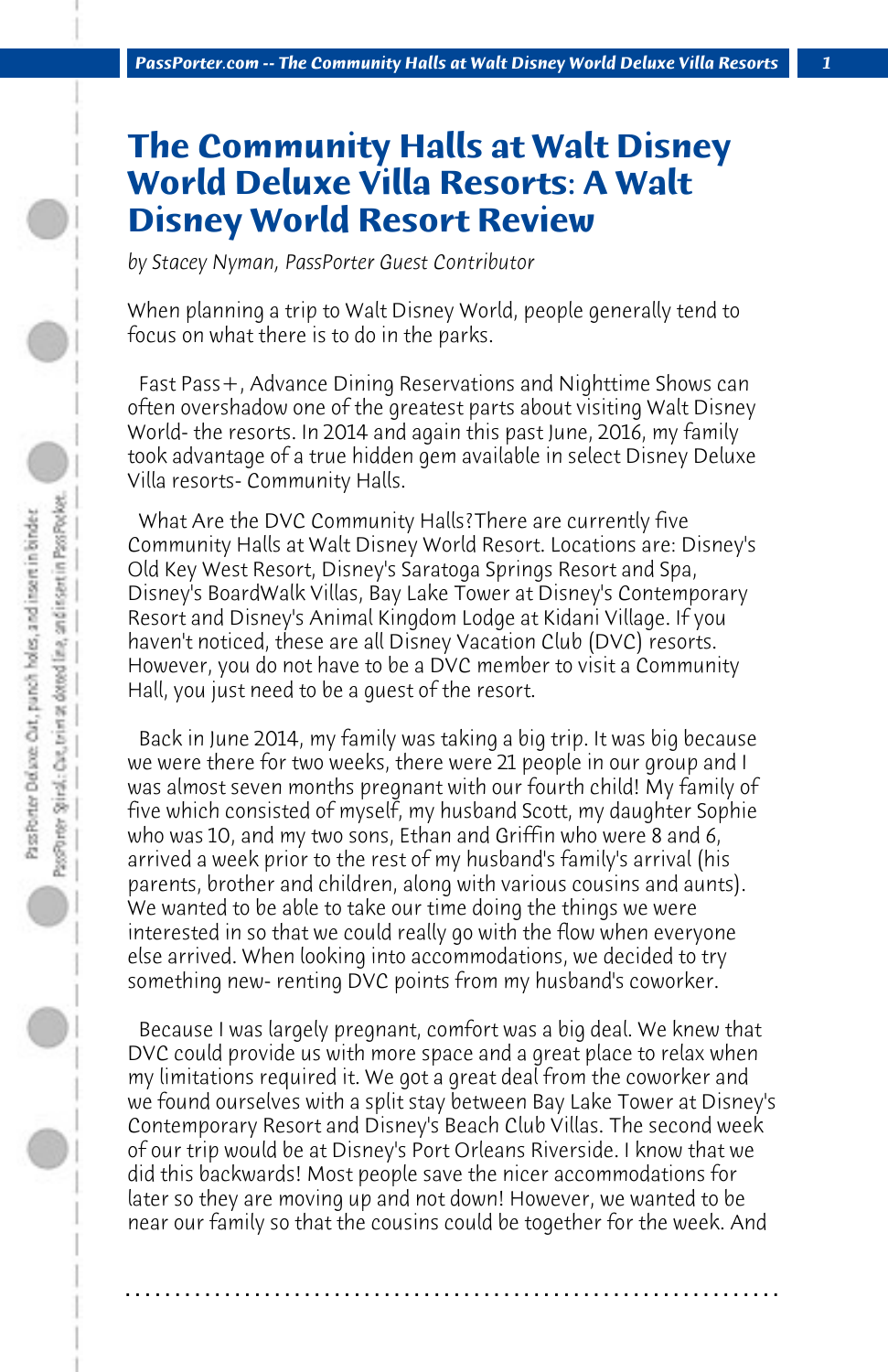yes. It was hard to go from a multi-room villa, with washer/dryer in the unit (for a family of five, this was HUGE) and a full kitchen to a single hotel room.

To say we were blown away by DVC would be an understatement. We started at Bay Lake Tower and fell in love. We truly felt at home! While exploring, we stumbled across the Community Hall. It was a simple, labeled door in the hallway. We weren't quite sure what it was or even if we were allowed to enter! One of us was brave and opened the door. We were instantly greeted and welcomed. We didn't have time to really explore since we were headed out to a park, but the kids were instantly intrigued and we promised to go back the next morning when we had planned a half day at the resort for swimming.

 Benefits of DVC Community Halls

 The next morning, the kids were wide awake VERY early and begging to go back to "that cool room." I believe it was open at 9, and after eating breakfast, we headed down. The kids had a BLAST. They did sand art, colored, played with toys, read some books, made several beaded necklaces and played video games. My daughter and husband rented tennis rackets and tennis balls while I stayed and lounged on the couch while my boys played video games with some new friends. We begrudgingly dragged the kids out to swim a bit before heading to a park for the afternoon. At some point, my daughter also rented a DVD to watch late one evening. The next several days, the kids constantly asked when we were going back. We were able to fit in one more morning before heading to Beach Club Villas. The kids were so sad to find out that there was no Community Hall there.

 Fast forward to June 2016. This time we would be staying for 10 days. Half at Disney's Port Orleans Riverside and half at Disney's Animal Kingdom Lodge at Kidani Village, again on rented points from my husband's co-worker (though this would probably be the last time we'd ever rent points- foreshadowing!). The first half of the trip was great. We did lots of commando park touring, all with our newest addition, a 20-month old daughter name Britta! This was her second trip, however. We stayed at Disney's Caribbean Beach resort in 2015 when she was 8 months old. The second half our trip had lots of built in relaxation, since we wanted to take advantage of Animal Kingdom Lodge. As we were busy exploring upon arrival, we were THRILLED to discover a Community Hall! In our planning we somehow missed that Kidani had one. The kids were so excited. They were then 12, 10, 8 and 20 months.

 Kidani's Community Hall was so great! There was a pool table, video games, play area with toys, cool photo booth machine (free-pictures were printed and they went to memory maker!), lots and lots of crafts and much more. We decided to come back that day and spent the entire

**. . . . . . . . . . . . . . . . . . . . . . . . . . . . . . . . . . . . . . . . . . . . . . . . . . . . . . . . . . . . . . . . . .**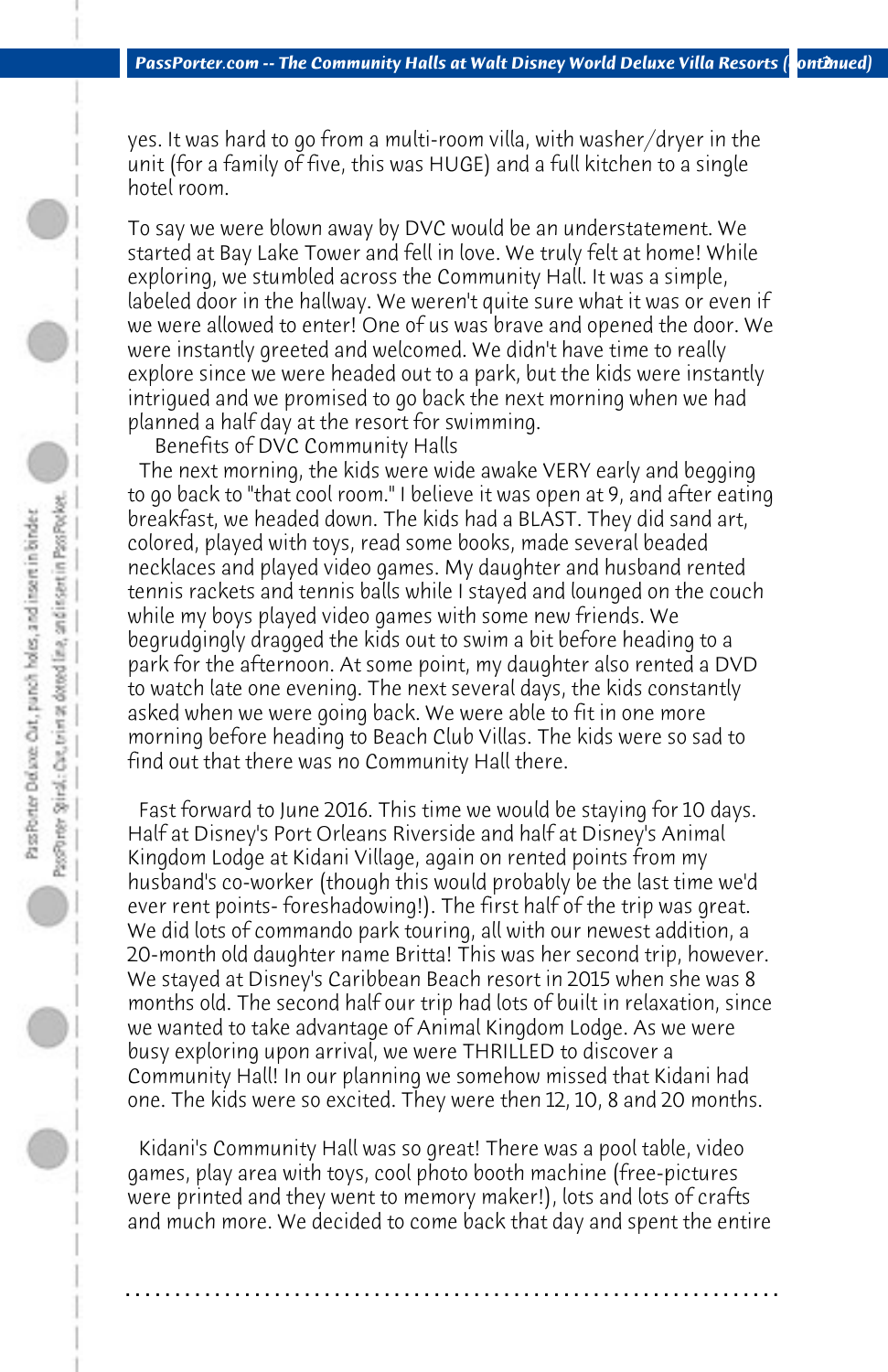afternoon and evening in and out. Sophie painted a ceramic Beast which was then fired in a kiln and ready a few days later. Griffin made his own t-shirt (he chose Olaf) with stencils and fabric markers. Britta made a bobble head cat (which she still plays with every day) and Ethan played video games (story of his life). Scott and I relaxed, watch snippets of Disney Movies and read/played on our phones and chatted. The kids also played with the board games and toys available. Britta especially loved the bucket of toy animals.

 The Community Hall staff was WONDERFUL. For the most part, we were the only ones there. They staff could have just stayed behind the desk. However, one sat with Sophie while she painted her Beast (which was HUGE. It took her about 1.5 hours to paint) and painted her own ceramic while chatting. Sophie isn't the most outgoing person, and I was thrilled to hear her openly talking and laughing. They also learned all of our names and used them during the several times we came back throughout the week. We were so sad when our week came to a close. Community Hall as a Perk of DVC Membership

 The Community Hall was a huge part of our decision to take a big step for our family. During this trip we became DVC members ourselves! It just makes sense for us with the size of our family and how often we go. Having so many great amenities with a big family makes a huge difference in terms of comfort and convenience. As I said before, you do not have to be a DVC member to utilize a Community Hall, but you do have to be a guest at the resort. That being said, DVC members do get discounts on the activities that require a fee. Most of the activities are free, but things like the higher end crafts (like the t-shirt, ceramic and bobble head) do cost money.

 While we didn't buy in because of a perk like Community Halls, we felt as though the level of service and care that we experienced while in there was really synonymous with DVC. It makes us very excited for our future trips where we can explore the other three Community Halls on Walt Disney World property, and we will likely stay at the resorts that have Community Halls more often than those that do not.

 If you ever get an opportunity to stay at one of these resorts, please do! It was a great experience and we can't speak of it highly enough.

*About The Author: Stacey Nyman is the Education Manager at the Swedish American Museum and Brunk Children's Museum of Immigration in Chicago, IL. She is an avid reader and Disney podcast listener. When she isn't at Walt Disney World with her husband and four children, she is planning her next trip.*

**. . . . . . . . . . . . . . . . . . . . . . . . . . . . . . . . . . . . . . . . . . . . . . . . . . . . . . . . . . . . . . . . . .**